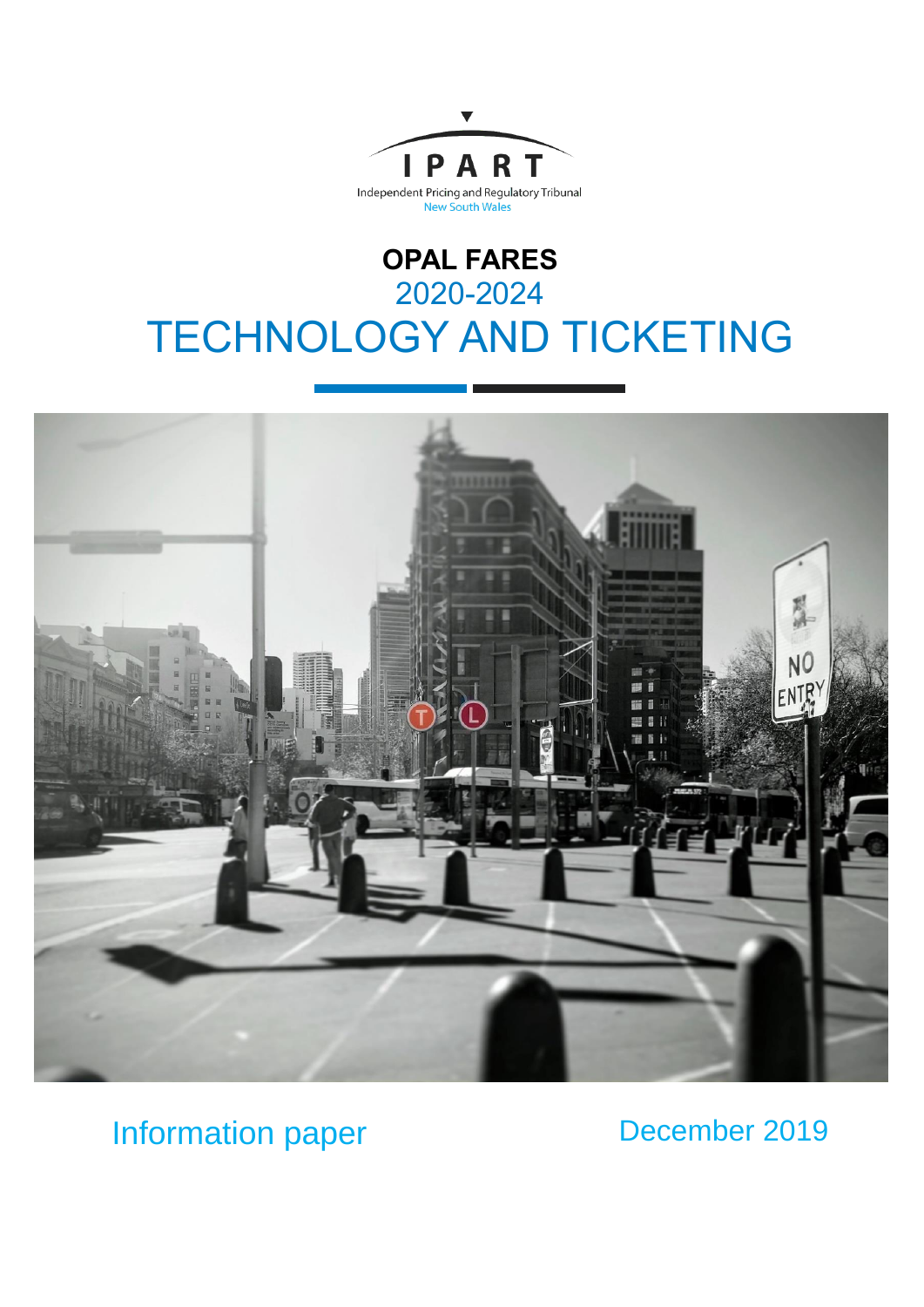### Ticketing technology is evolving

The Opal card was introduced on Sydney public transport five years ago. The Opal card has brought significant benefits for customers by removing the need to queue for tickets or to purchase different ticketing products for different modes. In preparation for the Opal card, the range of available public transport tickets was simplified. Periodical tickets were phased out and fares were moved to a pay-as-you-go system. A range of discounts and caps were applied to mimic the fares payable under the paper ticketing system. These changes were necessary because of policy and technology changes.

As of the beginning of August 2019, all modes of transport on the Opal network were updated to enable the use of contactless payments in addition to Opal cards. You can now tap on and off any Opal service with a credit card, debit card, mobile phone or wearable device. The technology needed to provide for these contactless payments is different from the Opal smartcard technology. When you travel with an Opal card fares are calculated and debited in real time at the point of travel using the trip information stored on the card. When you use one of the other contactless payment methods none of your trip data is stored on the card or device itself; instead your tap on and tap off information is sent to and held by a centralised database. At the end of each day, the recorded trips are aggregated, fare rules are applied to calculate the fare and the payment is settled. This technology is known as 'account based ticketing'.

Account based ticketing systems can accommodate more sophisticated fare options because the technology allows fares to be calculated and processed by the back office rather than having to be processed in real-time at the moment of tapping. Storing information on the Opal card itself is very limiting in terms of the pricing that can be offered because the technology in the smartcard's chip is limited. Moving to account based payments is consistent with the NSW's Government's future transport strategy, because it can help offer more choice and flexibility in service delivery, unlocking new customer value.<sup>1</sup>

We are recommending a number of changes to fares that could be implemented more easily under account based ticketing than they could under the current Opal system.

## Opal Connect is now available

The NSW Government recently introduced a new account based ticketing product for public transport called Opal Connect. Opal Connect is currently being offered on a trial basis for passengers who use certain on-demand transport services. The Opal Connect on-demand trial provides passengers with a \$2 credit when they switch between an on-demand service and another mode that can be used to reduce the cost of future on-demand travel.

Under the Opal Connect on-demand trial passengers are required to sign up to an account with Transport for NSW, register an Opal card to that account and link a credit/debit card to their account. Travel credits earned sit in the account balance. The cost of future on-demand trips is deducted from the account balance. If the account balance is not sufficient to cover the

-

IPART.NSW.GOV.AU 1 1 [https://future.transport.nsw.gov.au/sites/default/files/media/documents/2018/Future-Transport-Technology-](https://future.transport.nsw.gov.au/sites/default/files/media/documents/2018/Future-Transport-Technology-Roadmap_2016__.pdf)[Roadmap\\_2016\\_\\_.pdf](https://future.transport.nsw.gov.au/sites/default/files/media/documents/2018/Future-Transport-Technology-Roadmap_2016__.pdf) accessed 5 December 2019, p 21.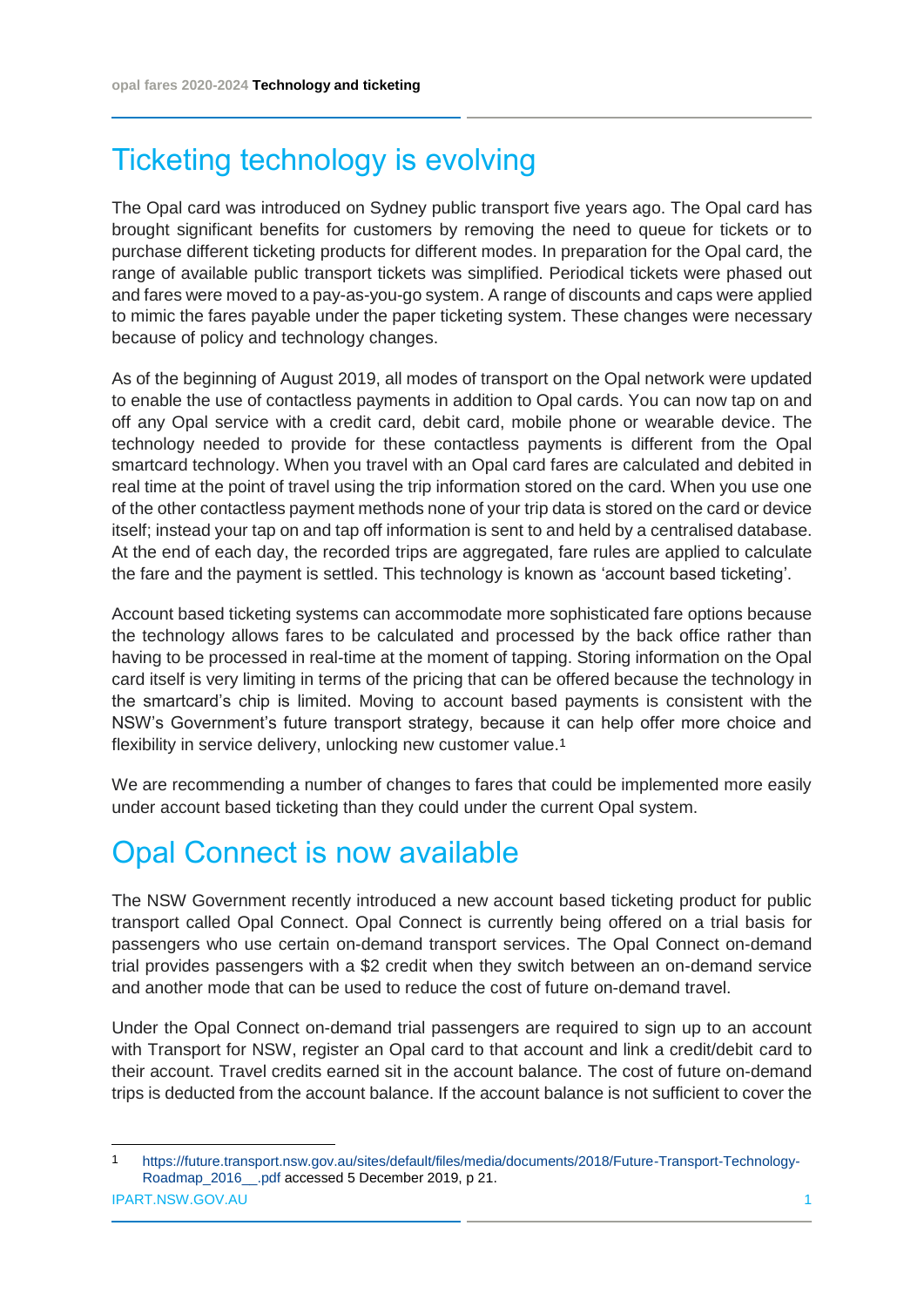cost of the trip, the remainder is deducted from the linked credit or debit account (see Figure 1).

| 1. Sign up                                                                                                                        | 2. Link your Opal card                        |                     | 3. Add payment method                                                |            |
|-----------------------------------------------------------------------------------------------------------------------------------|-----------------------------------------------|---------------------|----------------------------------------------------------------------|------------|
| Sign up et for an Opal Connect account<br>and log in.                                                                             | Follow the prompts to link your Opal<br>card. |                     | Add your preferred payment method<br>such as a credit or debit card. |            |
|                                                                                                                                   |                                               |                     |                                                                      |            |
| <b>Opal Connect</b>                                                                                                               | <b>Opal Connect</b>                           | ⊕                   | <b>Opal Connect</b>                                                  | ⊕          |
|                                                                                                                                   | <b>Activity</b>                               | Profile             | <b>Activity</b>                                                      | Profile    |
| Create account                                                                                                                    |                                               | $\times$            |                                                                      | $\times$   |
| Sign up to earn travel credits on eligible On<br>Demand trips. Find out more                                                      | opal.                                         |                     | Payment method<br>Add a debit or credit card in order to pay for On  |            |
| Email address                                                                                                                     | Link your Opal card                           |                     | Demand services.<br>Accepted cards:                                  |            |
|                                                                                                                                   | Card number                                   |                     | <b>VISA</b><br>AMERICAN                                              |            |
| Create a password                                                                                                                 |                                               |                     | Card number                                                          |            |
| Must contain a minimum of 8 characters. 1 upper<br>(A-Z) and 1 lowercase (a-z), 1 number (0-9) and 1<br>special character (!@#\$) | Security code                                 |                     | <b>Expiry date</b><br><b>MM</b><br>YYYY                              | <b>CVV</b> |
| I agree to the terms and conditions                                                                                               | Where to find the number/code $\vee$          |                     |                                                                      |            |
| <b>NEXT</b>                                                                                                                       | <b>LINK CARD</b>                              | æ<br>Privacy - Term | <b>ADD</b><br><b>CANCEL</b>                                          |            |
|                                                                                                                                   | <b>CANCEL</b>                                 |                     |                                                                      |            |

#### **Figure 1 Current trial Opal Connect account based system**

**Note:** For on-demand services there are subsequent steps that are required including having the relevant app for the ondemand service installed and open.

**Data source:** Transport for NSW information[, https://transportnsw.info/opal-connect-](https://transportnsw.info/opal-connect-help?_ga=2.57307754.1913447023.1572481171-475752568.1572481171#accordion-eligibility-content)

[help?\\_ga=2.57307754.1913447023.1572481171-475752568.1572481171#accordion-eligibility-content](https://transportnsw.info/opal-connect-help?_ga=2.57307754.1913447023.1572481171-475752568.1572481171#accordion-eligibility-content) accessed 31 October 2019.

Opal Connect could be rolled out more broadly to offer a range of different transport fare options. We are recommending that this be done alongside the existing Opal card offering (which is based on the smart card technology, pay as you go fares with a range of discounts and caps).

### Subscription pricing for public transport

The Opal Connect technology would allow the NSW Government to offer subscription pricing for public transport. The Government has indicated that it is keen to do this as a means of delivering better value for customers. Subscription to public transport could be as simple as a monthly travel pass for public transport (similar to the former periodical tickets). Alternatively it could include a range of different products that are complementary to public transport services like paying for a dedicated space in a commuter car park or tickets for tourists that include access to different attractions.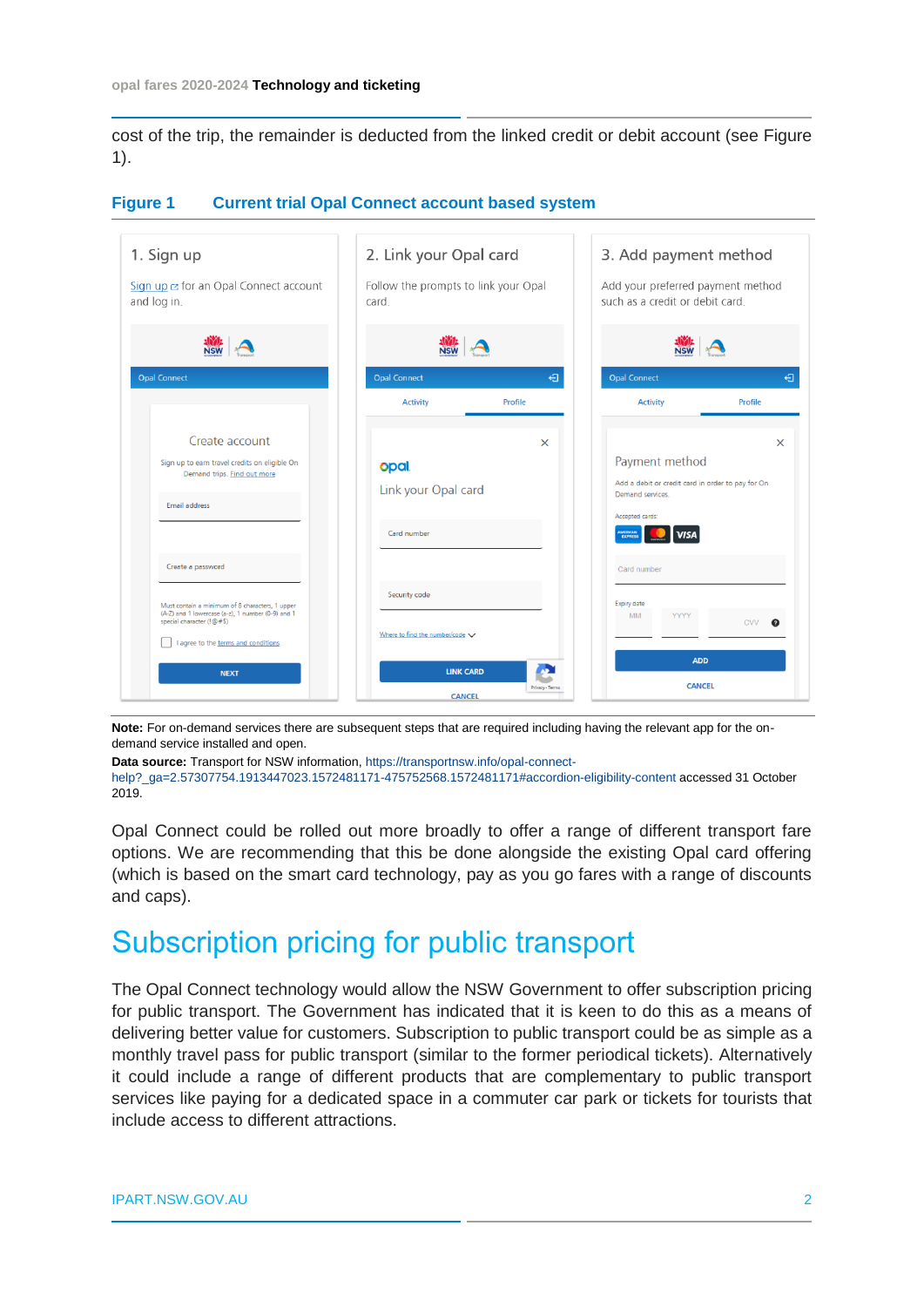**I envisage a subscription service for transport** – like Netflix. You sign up to it for a nominal fee each week or month and all the different pricing for public or private providers is built into it.<sup>2</sup> - Andrew Constance, Transport Minister

Subscription pricing recognises that for a lot of public transport passengers, their travel is fairly predictable. Regular passengers would be able to identify and subscribe to the option that suits them. For irregular users we recommend that the option of continuing with pay as you go fares remains available. Additional passes could be tailored to tourists or weekend-only passengers.

Subscription pricing is likely to include options that look like the former paper periodical tickets. The main benefit of offering these types of options as subscriptions is that passengers whose use varies from what they expect will still be able to access and pay for other public transport services via their account. Under paper ticketing a regular bus user who decided to make a train journey would have to queue for a train ticket.

### Benefits for residents who regularly use public transport

For residents who regularly use public transport it offers the following benefits:

- A choice of discounted fares that reflect how you use the network currently only certain groups of customers receive discounts under Opal. Typically three to four day a week travellers miss out.
- Eliminates the need to 'top up' your Opal card in advance of travelling transport fares could be deducted directly from a linked account after you have travelled.
- Could allow you to link a range of different cards to a single account allowing you to purchase discounted family or group travel packages.

### Savings on complimentary services

There are likely to be options to include both public transport and complimentary services. Those services could include:

- A guaranteed parking spot at a commuter car park
- Complimentary coffees or News subscriptions
- Entry to local attractions.

-

IPART.NSW.GOV.AU 3 2 AFR, NSW wants Netflix-style subscriptions for transport, 13 June 2019, <https://www.afr.com/business/infrastructure/nsw-wants-netflix-style-subscriptions-for-transport-20190612-p51wy1> accessed 7 August 2019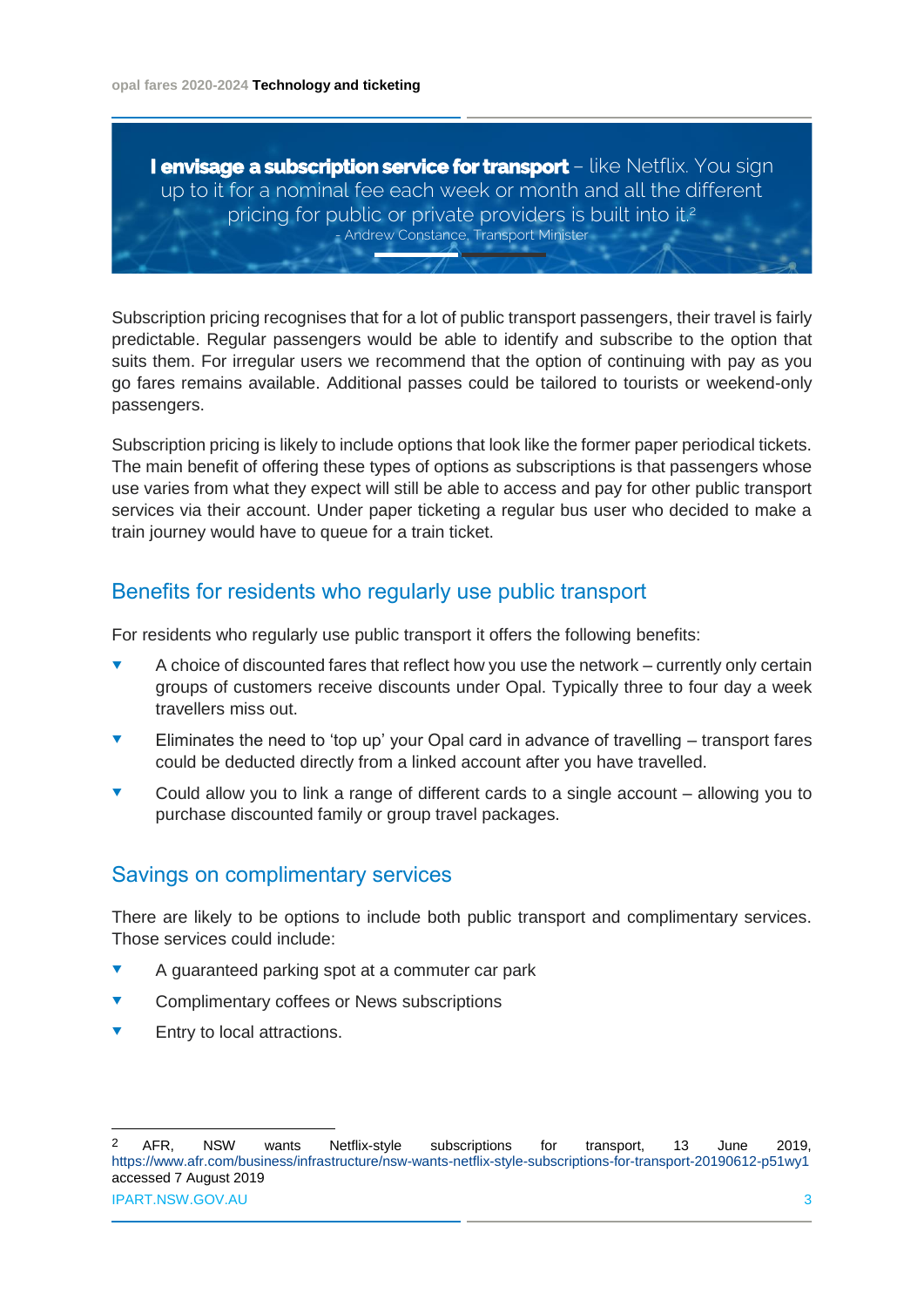#### **Figure 2 Example of subscription pricing in the Netherlands for regular passengers**

#### **NS Flex benefits**

- No more credit balance top-ups
- $\checkmark$  Always access to your charges
- √ You can modify or cancel a season ticket every month



**Data source:** <https://www.ns.nl/en/nsflex/webshop#/bestelling/producten>

#### **Figure 3 The London Pass – combined transport pricing and tourist attractions**

#### Pass duration and prices

Select your pass duration and eniov access to over 80 attractions including the Tower of London. The Shard, and a hop-on, hop-off bus tour.

#### Select number of days

Children under 11 can travel for free if they are accompanied by an adult holding a valid Oyster card (up to four children can travel per adult).





**Data source:** <https://www.londonpass.com/london-pass-prices.php> (accessed 29 November 2019)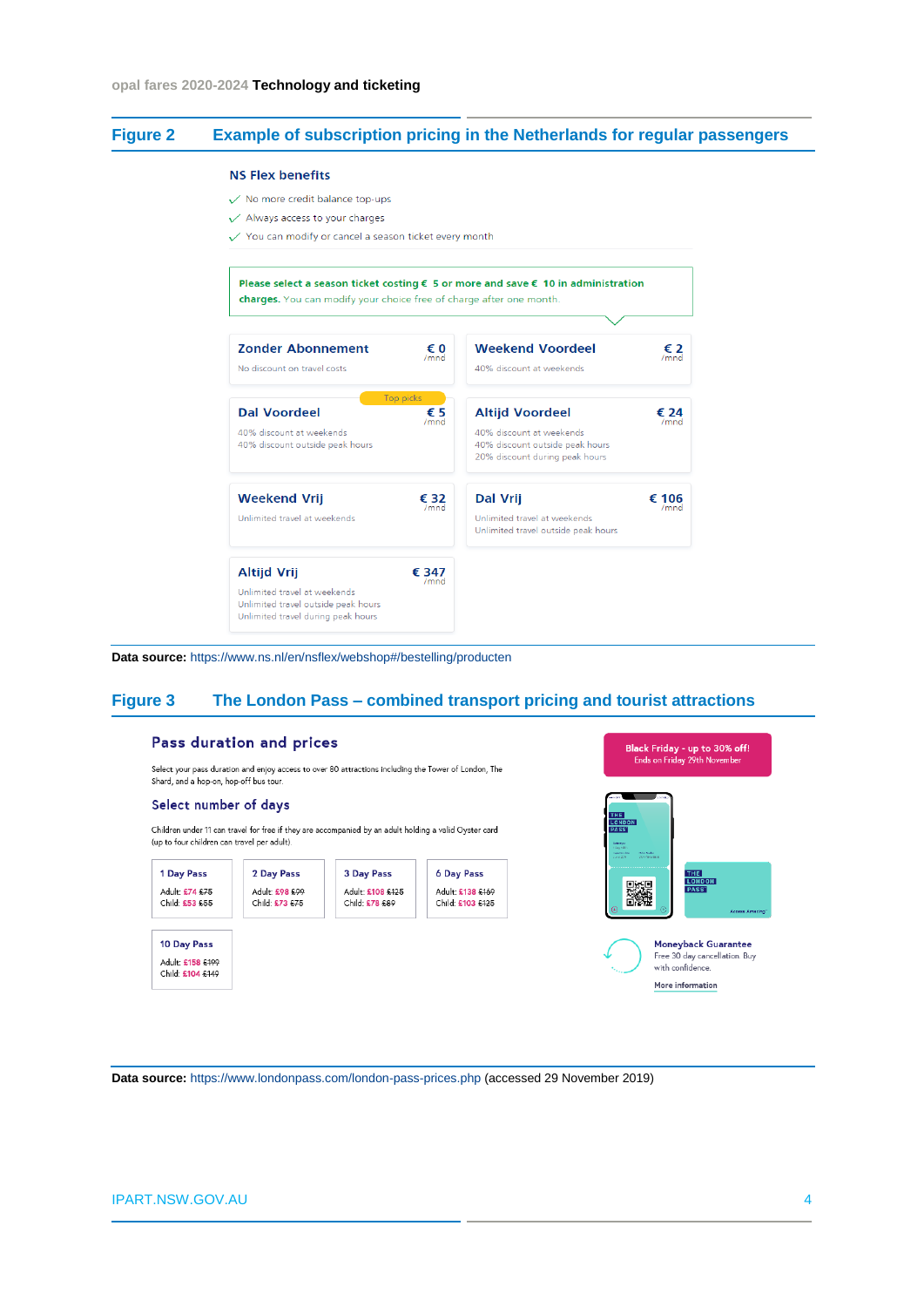### The future of transport pricing

In recent years the term 'mobility as a service' (or MaaS) has become popular and is considered by many to be the future of transport pricing. Essentially MaaS is about enabling customers to plan and pay for journeys made on a range of services via a single customer interface (Box 1). Examples of services that could be included are public transport, taxis, rideshare, e-bike, car share and parking. These services could have a wide range of providers including both the NSW Government and private operators. The main benefits of MaaS is that it brings information and pricing for these different providers together under a single customer interface.

Where MaaS has been introduced in other parts of the world it has been provided through a technology solution where passengers have subscribed to an app that gives them access to a range of different transport options including information on travel times and service disruptions. There may be a range of different subscriptions to choose from depending on what passengers want. While MaaS has the potential to change the way people purchase public transport, the technology is yet to be fully realised.

In the absence of significant disruptive technological change we consider that it is likely that public transport will continue to play a significant role in these packages, particularly for the commuter market in and out of the CBD, as public transport will remain the most efficient means of moving large numbers of people.



#### **Figure 4 MaaS has the potential to bring a more personalised experience**

**Data source:** Transport for NSW, *Future Transport 2056*, p 72.